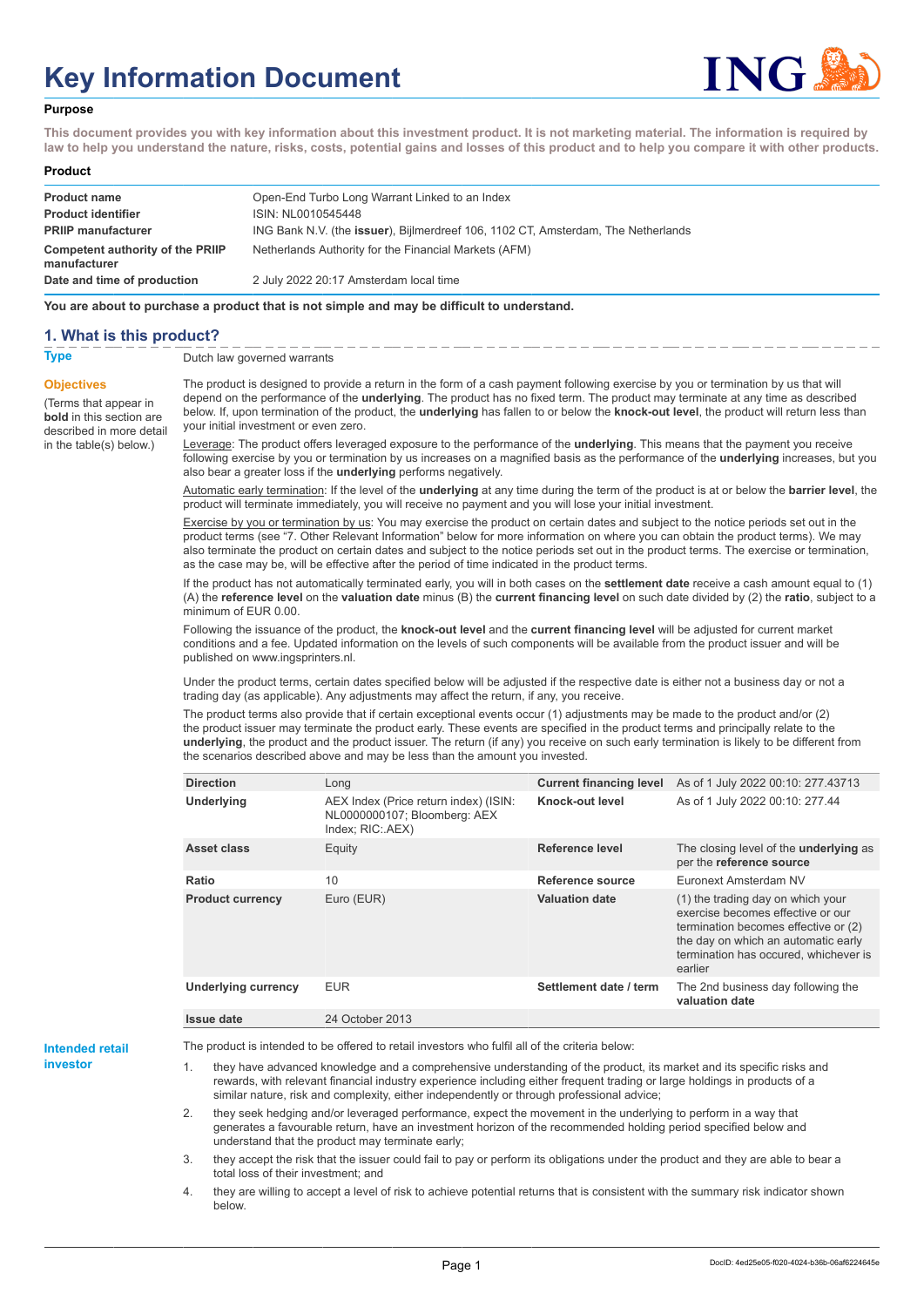# **2. What are the risks and what could I get in return?**

**Risk indicator**

**Performance scenarios**



thereto as specified in the section "7. Other relevant information" below.

#### **Market developments in the future cannot be accurately predicted. The scenarios shown are only an indication of some of the possible outcomes based on recent returns. Actual returns could be lower.**

| <b>Investment: EUR 10,000</b> |                                                                           |                              |
|-------------------------------|---------------------------------------------------------------------------|------------------------------|
| <b>Scenarios</b>              |                                                                           | 1 day                        |
|                               |                                                                           | (Recommended holding period) |
| <b>Stress scenario</b>        | What you might get back after costs<br>Percentage return (not annualised) | EUR 8.128.79<br>$-18.71%$    |
| Unfavourable scenario         | What you might get back after costs<br>Percentage return (not annualised) | EUR 9,779.23<br>$-2.21%$     |
| <b>Moderate scenario</b>      | What you might get back after costs<br>Percentage return (not annualised) | EUR 9.996.17<br>$-0.04\%$    |
| <b>Favourable scenario</b>    | What you might get back after costs<br>Percentage return (not annualised) | EUR 10,185.05<br>1.85%       |

The average returns shown in the above table are not annualised, which means they may not be comparable to the average returns shown in other key information documents.

This table shows the money you could get back over the next day under different scenarios, assuming that you invest EUR 10,000.

The scenarios shown illustrate how your investment could perform. The recommended holding period for this product is less than one year. The figures are therefore not calculated on a per year basis, but for the recommended holding period. Figures in this section and "4. What are the costs?" are therefore not comparable with figures given for products with a recommended holding period of at least one year. The scenarios presented are an estimate of future performance based on evidence from the past on how the value of this investment varies, and are not an exact indicator. What you get will vary depending on how the market performs and how long you keep the product. The stress scenario shows what you might get back in extreme market circumstances, and it does not take into account the situation where we are not able to pay you.

This product cannot be easily cashed in. This means it is difficult to estimate how much you would get back if you cash in before the recommended holding period. You will either be unable to cash in early or you will have to pay high costs or make a large loss if you do so.

The figures shown include all the costs of the product itself, but may not include all the costs that you pay to your advisor or distributor. The figures do not take into account your personal tax situation, which may also affect how much you get back.

Buying this product holds that you think the level of the underlying will increase.

Your maximum loss would be that you will lose your investment.

## **3. What happens if ING Bank N.V. is unable to pay out?**

You are exposed to the risk that the issuer might be unable to meet its obligations in connection with the product for instance in the event of bankruptcy or an official directive for resolution action. This may materially adversely affect the value of the product and could lead to you losing some or all of your investment in the product. The product is not a deposit and as such is not covered by any deposit protection scheme.

#### **4. What are the costs?**

The Reduction in Yield (RIY) shows what impact the total costs you pay will have on the investment return you might get. The total costs take into account one-off, ongoing and incidental costs.